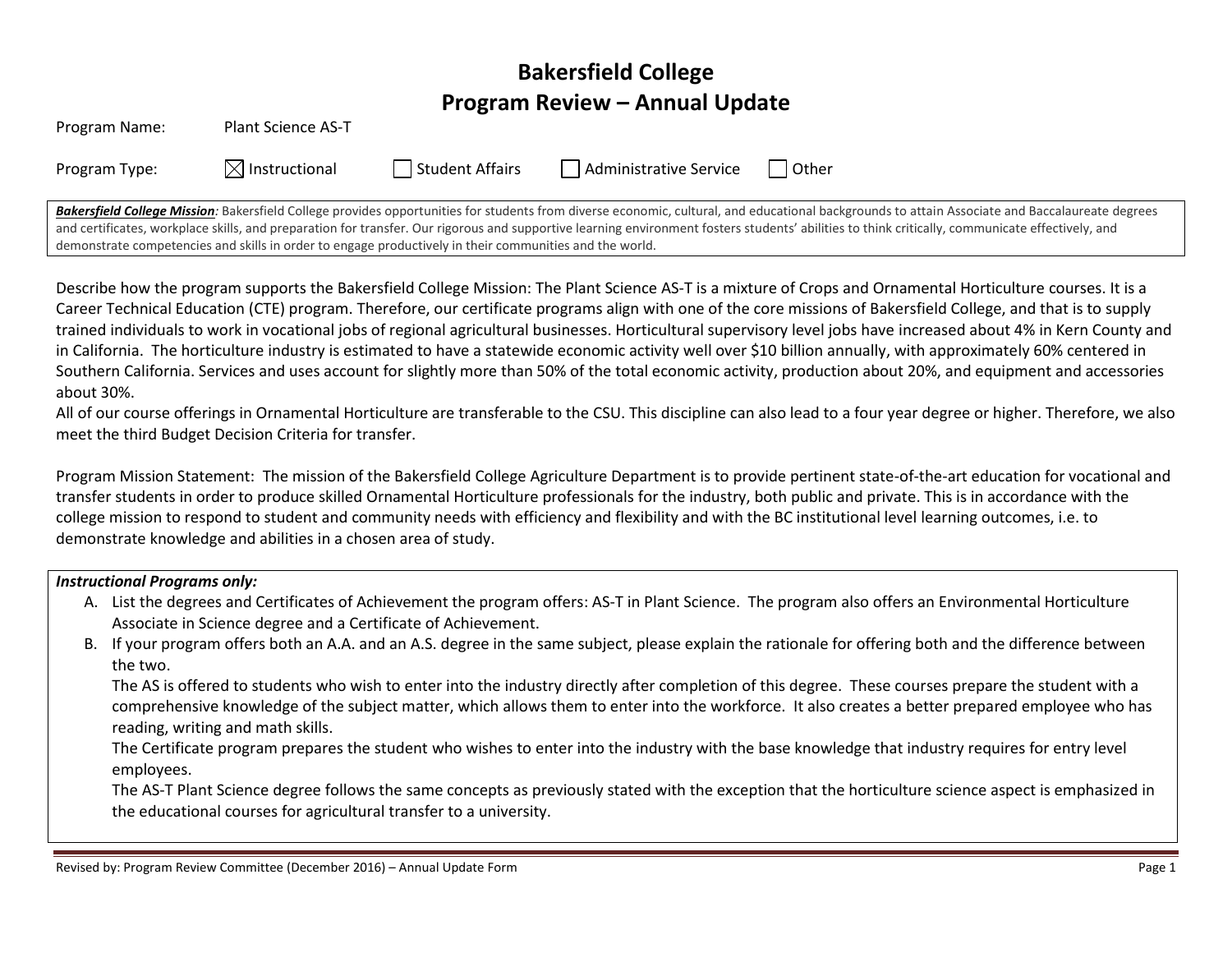C. If your program offers a local degree in addition to the ADT degree, please explain the rationale for offering both. The AS-T mandated by state directed course requirements includes both plant science and Environmental Horticulture as the areas of discipline. The AS is a complete degree for those who do not wish to transfer but enter the industry career field.

### **Progress on Program Goals:**

A. List the program's current goals. For each goal (minimum of 2 goals), discuss progress and changes. If the program is addressing more than two (2) goals, please duplicate this section. Please provide an action plan for each goal that gives the steps to completing the goal and the timeline.

| <b>Program Goal</b>                                                                                                                                                                                                                                                                                                                    | Which institutional goals from the<br><b>Bakersfield College Strategic Plan will</b><br>be advanced upon completion of this<br>goal? (select all that apply)                            | Progress on goal achievement<br>(choose one)                                              | <b>Status Update - Action Plan</b>                                                                                                                                                                                                                                                                                                                                                                                                                                                                                                                                                                                                                                                           |
|----------------------------------------------------------------------------------------------------------------------------------------------------------------------------------------------------------------------------------------------------------------------------------------------------------------------------------------|-----------------------------------------------------------------------------------------------------------------------------------------------------------------------------------------|-------------------------------------------------------------------------------------------|----------------------------------------------------------------------------------------------------------------------------------------------------------------------------------------------------------------------------------------------------------------------------------------------------------------------------------------------------------------------------------------------------------------------------------------------------------------------------------------------------------------------------------------------------------------------------------------------------------------------------------------------------------------------------------------------|
| 1. Facility Needs<br>1.<br>- Learning<br>Environment<br>Poor Horticulture lab<br>conditions combined<br>with a lack of funding<br>does not allow<br>instructors to teach<br>with the newest<br>technology. A lack of<br>classroom space and<br>updated lab facilities<br>does not allow the<br>goal to teach the<br>latest technology. | $\boxtimes$ 1: Student Learning<br>2: Student Progression and Completion<br>$\boxtimes$<br>3: Facilities<br>4: Oversight and Accountability<br>5: Leadership and Engagement             | Completed:<br>(Date)<br>Revised:<br>(Date)<br>$\boxtimes$ Ongoing:<br>9/19/2016<br>(Date) | No Progress has been made. The<br>horticulture lab has a space heater,<br>evaporative cooler both with very noisy<br>blowers when they are working. Neither<br>heat nor cool efficiently. Toilets and wash<br>sinks are on a septic tank system and need<br>to be pumped multiple times per year.<br>Labs are crowded and potentially<br>dangerous working conditions. This is an<br>area outside of the department's ability to<br>fund. A lack of classroom, lab and storage<br>space will not allow the program to<br>increase class size, work safely with larger<br>enrollments and teach with present<br>technology. Need lap tops or computers<br>for class projects and assignments. |
| 2. Develop industry<br>partners to<br>increase<br>internships and                                                                                                                                                                                                                                                                      | $\boxtimes$ 1: Student Learning<br>2: Student Progression and Completion<br>$\boxtimes$<br>$\times$<br>3: Facilities<br>4: Oversight and Accountability<br>5: Leadership and Engagement | Completed:<br>(Date)<br>Revised:<br>(Date)<br>9/19/2016<br>$\boxtimes$ Ongoing:<br>(Date) | Industry networking and partnership<br>continues on an ongoing basis. Internship<br>information is sent to the CTE internship<br>personnel. The program has developed a                                                                                                                                                                                                                                                                                                                                                                                                                                                                                                                      |

Revised by: Program Review Committee (December 2016) – Annual Update Form **Page 2** Page 2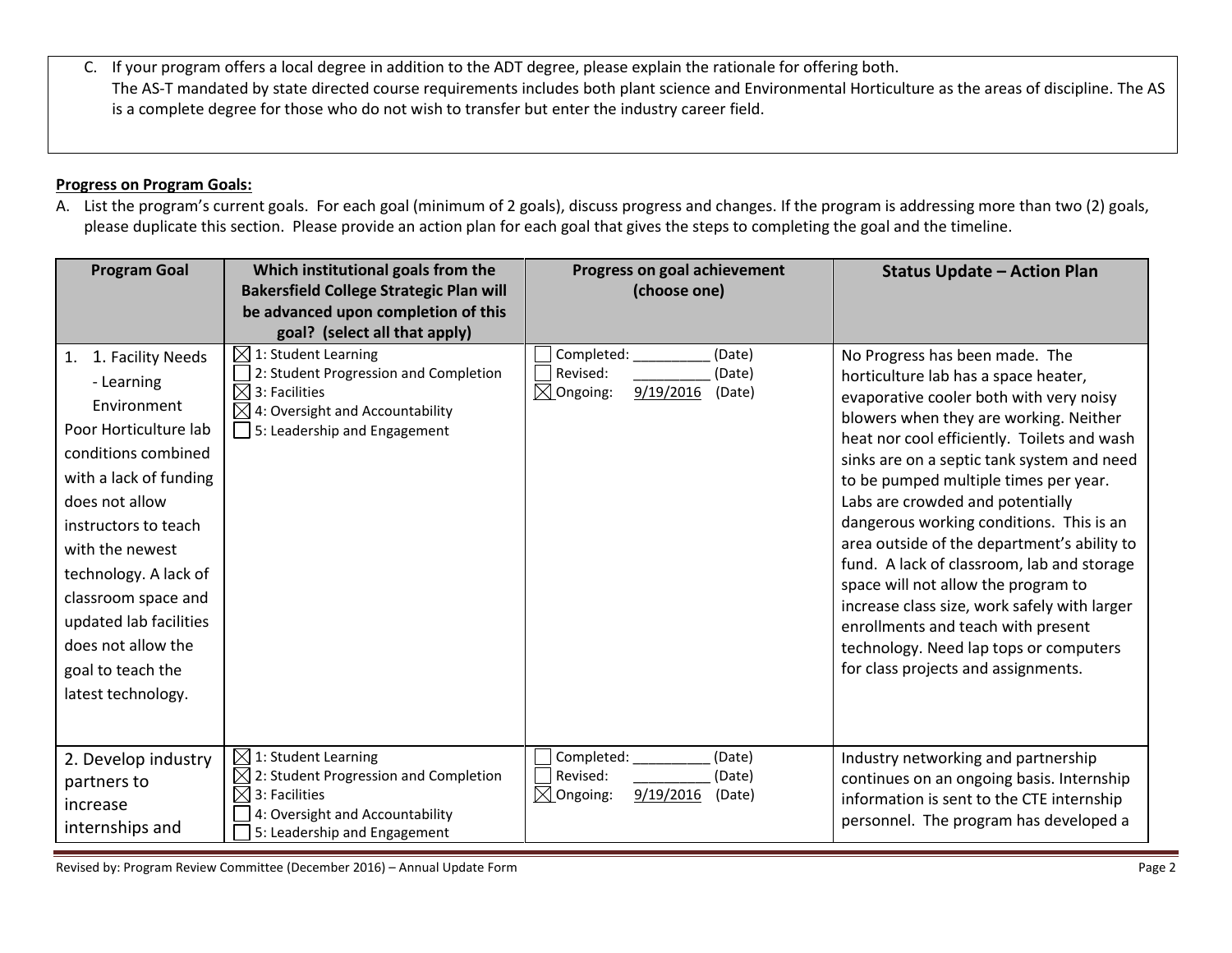| hands-on learning                                                                                                                                                       |                                                                                                                                                                                                     |                                                                                               | relationship with the CLCA California<br>Landscape Contractors Association. Their<br>support has developed work projects with<br>professional, presentations and donations<br>for the program. I am also broadcasting<br>with the Country Garden radio program<br>on KERN radio which promotes and<br>reaches out to potential donors.                                                                                                                                                                       |
|-------------------------------------------------------------------------------------------------------------------------------------------------------------------------|-----------------------------------------------------------------------------------------------------------------------------------------------------------------------------------------------------|-----------------------------------------------------------------------------------------------|--------------------------------------------------------------------------------------------------------------------------------------------------------------------------------------------------------------------------------------------------------------------------------------------------------------------------------------------------------------------------------------------------------------------------------------------------------------------------------------------------------------|
| 3. Develop<br>stackable<br>certificates<br>recognized by<br>C-ID and industry<br>partners to<br>increase<br>internships,<br>employability and<br>student<br>completion. | $\boxtimes$ 1: Student Learning<br>2: Student Progression and Completion<br>3: Facilities<br>4: Oversight and Accountability<br>5: Leadership and Engagement                                        | Completed:<br>(Date)<br>Revised:<br>(Date)<br>$\boxtimes$ Ongoing:<br>9/19/2016<br>(Date)     | I have been working with the Agriculture,<br>Water & Environmental Technology<br><b>Central Valley Consortium and Mapping</b><br>Upwards Program with the Center for<br>Occupational Research and Development<br>(CORD); a US Department of Education<br>grant. This program is creating stackable<br>certificates that will be recognized by the<br>Chancellors Office, C-ID, colleges and<br>industry organizations. The committee is<br>composed of 7 community colleges and 2<br>industry organizations. |
| 4. A horticulture Lab<br>with updated<br>classroom,<br>greenhouses,<br>additional storage<br>and shade house                                                            | $\boxtimes$ 1: Student Learning<br>$\boxtimes$ 2: Student Progression and Completion<br>$\boxtimes$ 3: Facilities<br>$\boxtimes$<br>4: Oversight and Accountability<br>5: Leadership and Engagement | Completed:<br>(Date)<br>Revised:<br>(Date)<br>Ongoing:<br>(Date)<br>$\boxtimes$ Not Addressed | Requesting a new classroom with air<br>conditioning.<br>The evaporative cooler and separate space<br>heater when in operation is very loud. A<br>microphone system has been used in the<br>past to overcome the noise. The<br>amplification system is no longer<br>available.<br>The bathroom is on a septic system and<br>needs to be placed on a sewer line Due to<br>clogging of the septic tank.<br>The greenhouse needs new paint due to                                                                |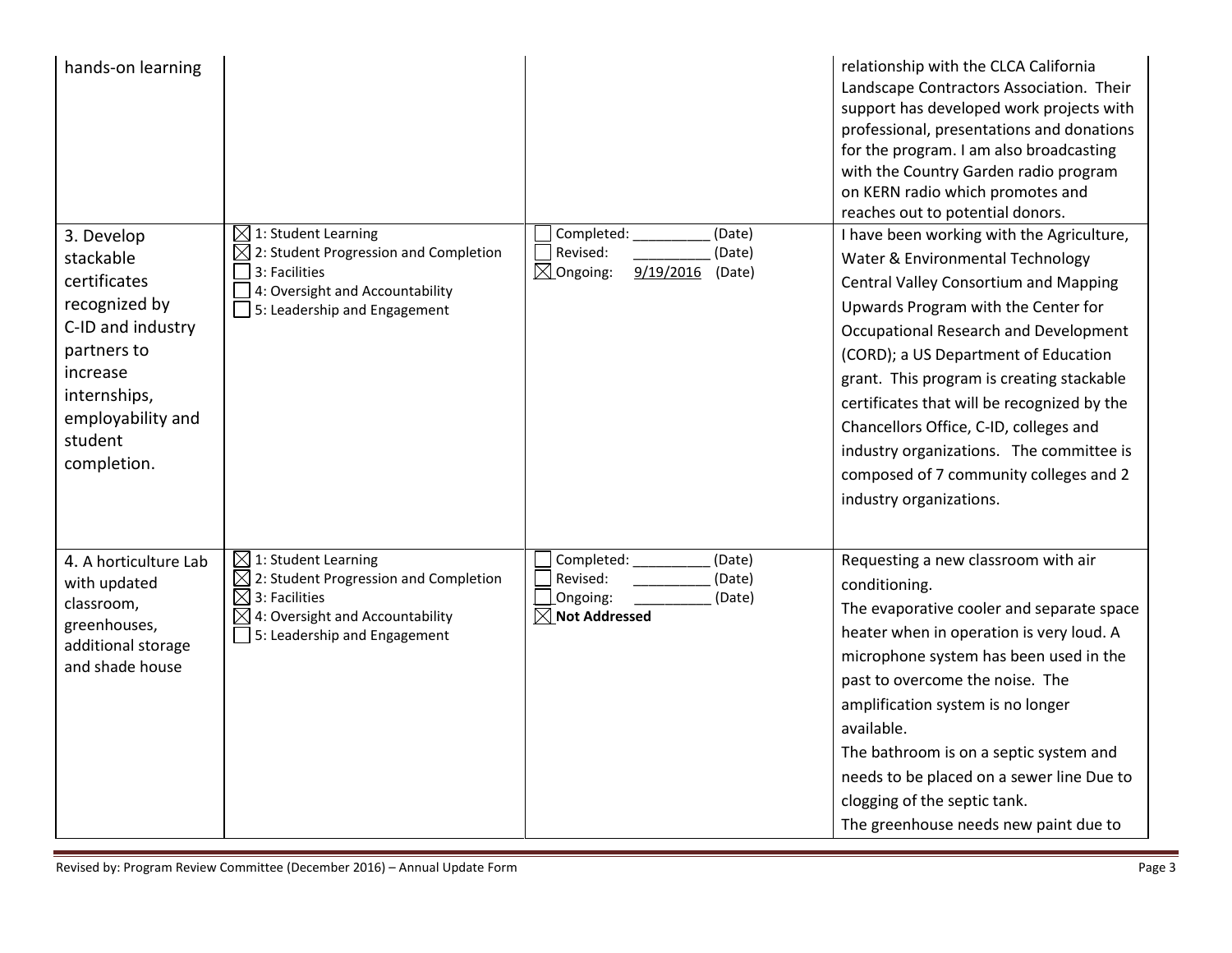|                |                                                                                |                                                       | peeling and cracking.                       |
|----------------|--------------------------------------------------------------------------------|-------------------------------------------------------|---------------------------------------------|
|                |                                                                                |                                                       | Greenhouses need modern technology          |
|                |                                                                                |                                                       | controls are needed to operate              |
|                |                                                                                |                                                       | independently of the horticulture           |
|                |                                                                                |                                                       | technician. They are in constant            |
|                |                                                                                |                                                       | breakdown and being repaired on a           |
|                |                                                                                |                                                       | regular basis. M&O has been called          |
|                |                                                                                |                                                       | numerous times this summer and fall.        |
|                |                                                                                |                                                       | Storage building for donations and to       |
|                |                                                                                |                                                       | house equipment securely. Equipment         |
|                |                                                                                |                                                       | was stolen this summer. Note: This is a     |
|                |                                                                                |                                                       | different theft from previous years. The    |
|                |                                                                                |                                                       | hand tools are housed in the greenhouse     |
|                |                                                                                |                                                       | under work benches and being damaged        |
|                |                                                                                |                                                       | by rust on some tools.                      |
|                |                                                                                |                                                       | A shade house structure is not stable and   |
|                |                                                                                |                                                       | is threatening to fall down in an upcoming  |
|                |                                                                                |                                                       | storm. This is a safety hazard.             |
|                |                                                                                |                                                       | A lack of budgetary funding does not        |
|                |                                                                                |                                                       | address the needs for the program. This     |
|                |                                                                                |                                                       | program receives \$1,000 for the year for 9 |
|                |                                                                                |                                                       | courses with labs.                          |
|                |                                                                                |                                                       |                                             |
| 5. Replacement | $\boxtimes$ 1: Student Learning                                                | Completed:<br>(Date)<br>Revised:                      | A replacement Horticulture Technician will  |
| Horticulture   | $\boxtimes$ 2: Student Progression and Completion<br>$\boxtimes$ 3: Facilities | (Date)<br>$\boxtimes$ Ongoing:<br>9/19/2016<br>(Date) | be needed in the near future. The present   |
| Technician     | 4: Oversight and Accountability                                                |                                                       | technician is planning her retirement and   |
|                | $\sqrt{ }$ 5: Leadership and Engagement                                        |                                                       | will need to be replaced. Her position is   |
|                |                                                                                |                                                       | very important for the program and the      |
|                |                                                                                |                                                       | school's outreach program called Garden     |
|                |                                                                                |                                                       | Fest. As a one instructor program a         |
|                |                                                                                |                                                       | technician is very important for the        |
|                |                                                                                |                                                       | smooth operation of labs run through the    |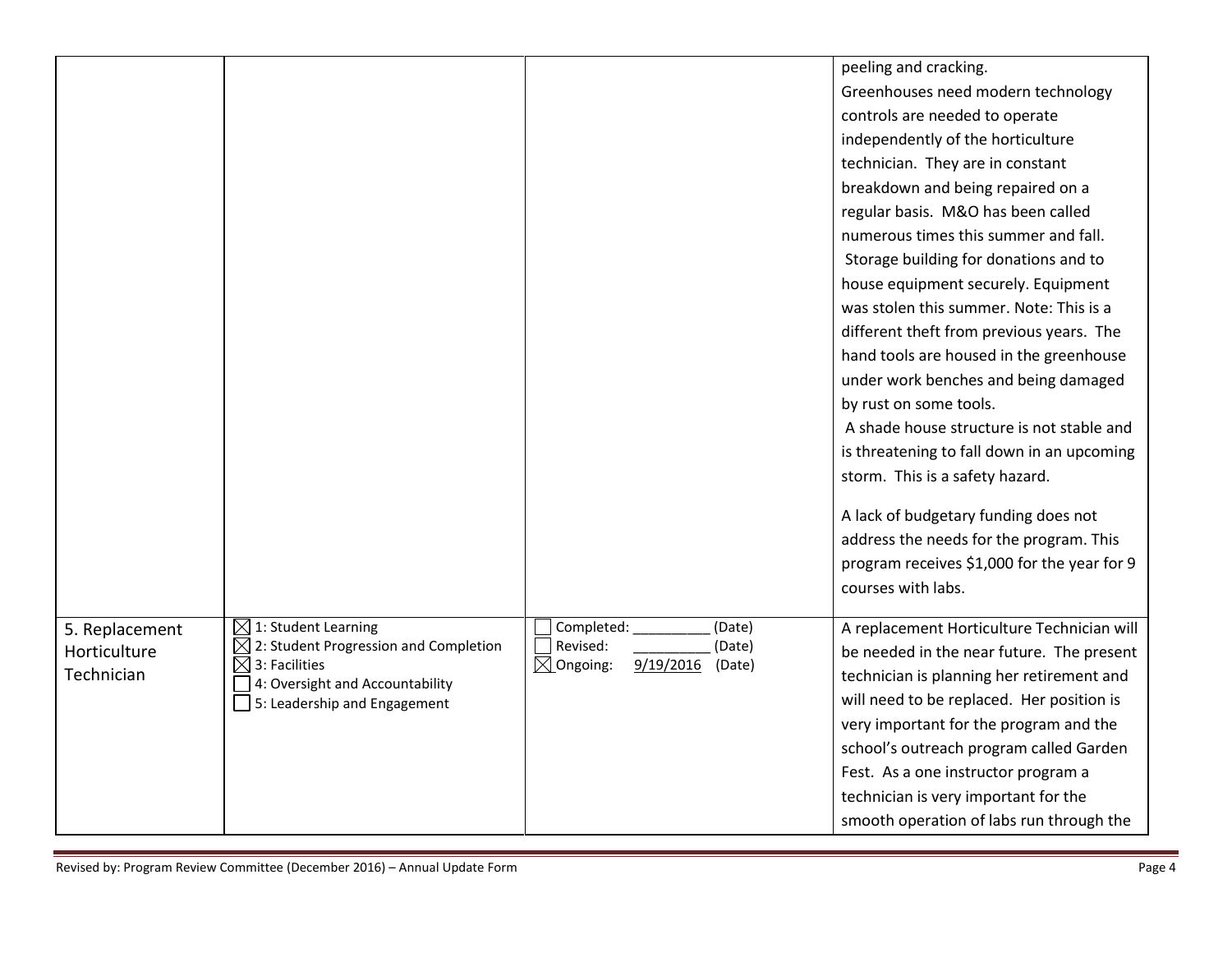|  | horticulture lab. Her services are used by |
|--|--------------------------------------------|
|  | Agriculture, Ag Business, Crops, Forestry  |
|  | and Mechanized Agriculture lab classes at  |
|  | the horticulture facility.                 |
|  |                                            |

## B. List new or revised goals (if applicable)

| <b>New/Replacement Program Goal</b>                             | Which institutional goals will be advanced upon<br>completion of this goal? (select all that apply)                                                                                              | <b>Status Update - Action Plan</b>                                                                                              |
|-----------------------------------------------------------------|--------------------------------------------------------------------------------------------------------------------------------------------------------------------------------------------------|---------------------------------------------------------------------------------------------------------------------------------|
| 1. Increase the program budget                                  | $[$ 1: Student Learning<br>$\boxtimes$ 2: Student Progression and Completion<br>3: Facilities<br>4: Oversight and Accountability<br>5: Leadership and Engagement                                 | Request more funding to pay for the lab<br>supplies and replacement of tools.                                                   |
| 2. See sections 1 and 4 in section A,<br>above.                 | $\boxtimes$ 1: Student Learning<br>$\boxtimes$ 2: Student Progression and Completion<br>$\boxtimes$ 3: Facilities<br>$\boxtimes$ 4: Oversight and Accountability<br>5: Leadership and Engagement | Continue to place work orders and inform<br>higher ups.                                                                         |
| 3. Create job opportunities through<br>certificate completions. | $\boxtimes$ 1: Student Learning<br>$\boxtimes$ 2: Student Progression and Completion<br>l 3: Facilities<br>4: Oversight and Accountability<br>5: Leadership and Engagement                       | Complete the stackable certificate program<br>and get it processed through C-ID and<br>recognized by the horticulture industry. |

## **Best Practices:**

Programs often do something particularly well; usually they have learned through assessment – sometimes trial and error – what solves a problem or makes their programs work so well. These are often called Best Practices and can help others. Please share the practices your program has found to be effective.

- When presenting a power point, a slide will have a question about the topic. Example: "If you know which President established the USDA, United States Department of Agriculture, please stand up!" This keeps the students moving and interaction keeps them more engaged.
- Use real world applications relevant to the lesson plan.
- Keep students engaged with concentrated tests, not broad topic cumulative tests. (Not including final exams.)
- The Country Garden Radio program informs the public about classes and gardening but also draws attention to the Ag program, our classes and potential students for employment.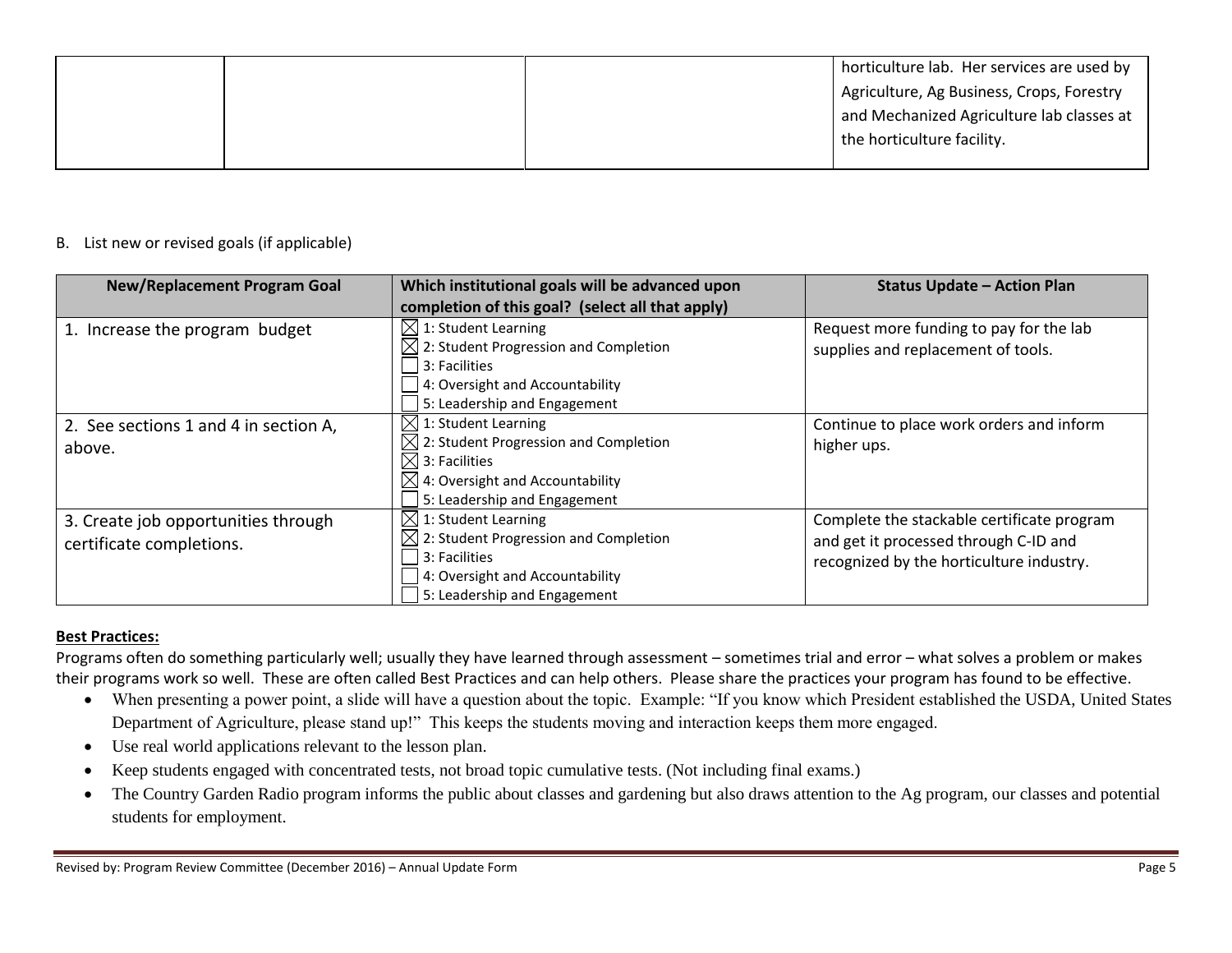- The Country Garden Radio program also brings awareness and potential for donations and professional partnerships on projects.
- We are using the "Brent Damron Stretch" to wake them up and invigorate discussion. It also prepares them for physical labs.

### **Program Analysis**:

Take a look at your trend data (all programs should have some form of data that is used to look at changes over time).

1. Please report on any unexpected changes or challenges that your program encountered this cycle: Although gender and racial make have not changed the biggest challenge is the 32% increase in students. This also makes it difficult to teach labs without funding for most of the courses.

The second area of concern is the lack of an Ed Plan for 57% of the students enrolled in horticulture classes. This can also account for amount of completers for the program.

- 2. How does your trend data impact your decision making process for your program? The trends show that numbers are increasing and better funding needs to found to teach with the latest technology for a hands-on program. Student Ed plans need to be looked at for all students who are enrolling in horticulture plant science classes.
- 3. Were there any changes to student success and retention for face-to-face, as well as online/distance courses? Student success increased from 76% to 87% and retention has also increased from 84% to 94%.
- 4. Were there any changes to student demographics (age, gender, or ethnicity) for the past cycle? Student demographics have remained about the same as previous years.

# **Resource Request and Analysis:**

| <b>Resource Request</b>                                                                                                                                                                                      |                                                                                          | If Fulfilled, Discuss How Previous Year's Requests Impact Program Effectiveness?                                                                                                                                                                                                                                                                                                                                                                                                                                                                                                        |
|--------------------------------------------------------------------------------------------------------------------------------------------------------------------------------------------------------------|------------------------------------------------------------------------------------------|-----------------------------------------------------------------------------------------------------------------------------------------------------------------------------------------------------------------------------------------------------------------------------------------------------------------------------------------------------------------------------------------------------------------------------------------------------------------------------------------------------------------------------------------------------------------------------------------|
| <b>Positions:</b><br>Discuss the impact new<br>and/or replacement<br>faculty and/or staff had<br>on your program's<br>effectiveness.                                                                         | 1: Classified Staff<br>$\vert$ 2: Faculty                                                |                                                                                                                                                                                                                                                                                                                                                                                                                                                                                                                                                                                         |
| Professional<br>Development:<br>Describe briefly, the<br>effectiveness of the<br>professional development<br>your program has been<br>engaged in (either<br>providing or attending)<br>during the last cycle | 1: Provided Professional Development<br>$\boxtimes$ 2: Attended Professional Development | I have been working with the Agriculture, Water & Environmental Technology<br>Central Valley Consortium and Mapping Upwards Program with the Center for<br>Occupational Research and Development (CORD); a US Department of Education<br>grant. This program is creating stackable certificates that will be recognized by the<br>Chancellors Office, C-ID, colleges and industry organizations. The committee is<br>composed of 7 community colleges and 2 industry organizations. I have used my<br>professional development at regional, state and national meetings and conferences |

Revised by: Program Review Committee (December 2016) – Annual Update Form **Page 6**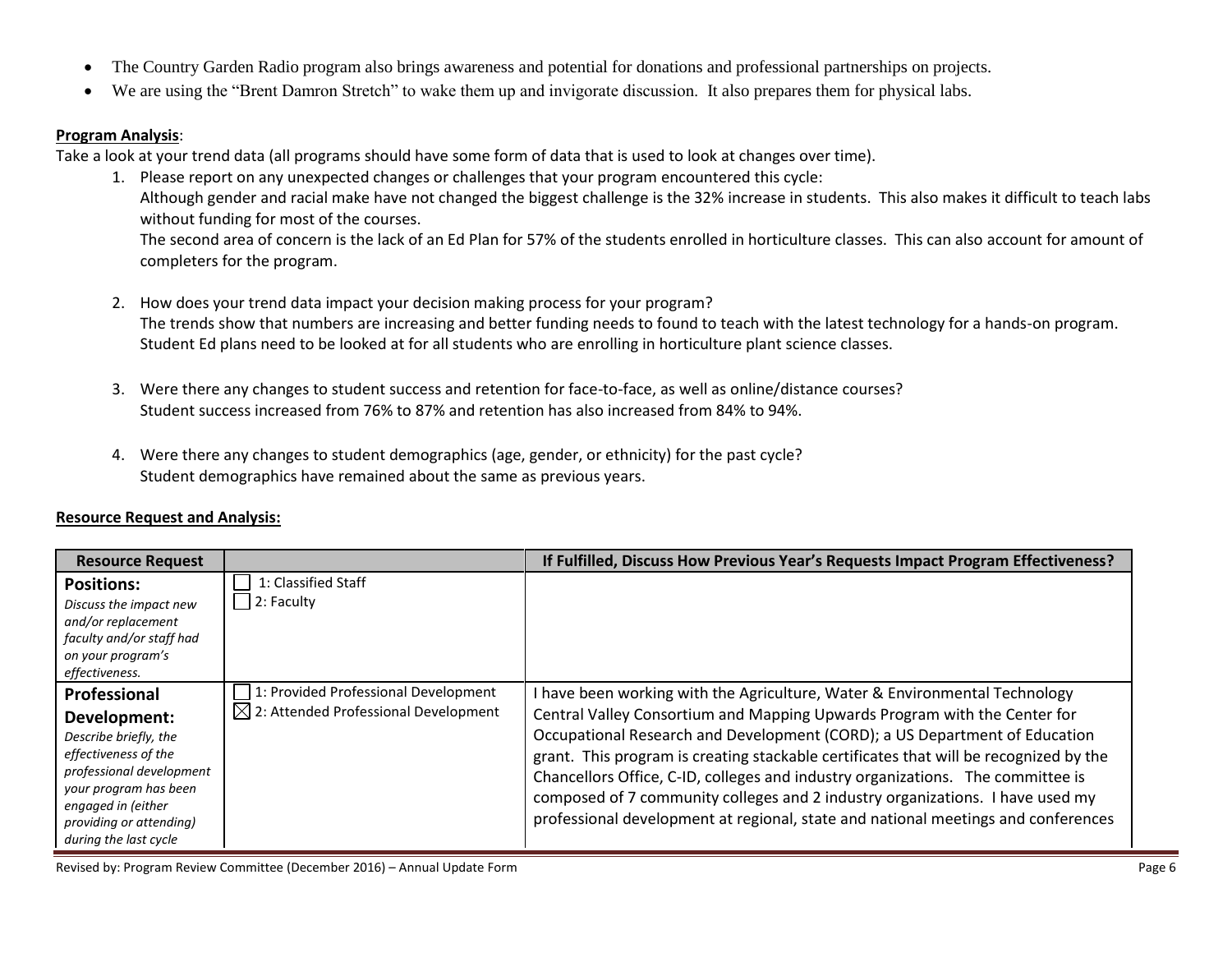|                                                                                                                                                                                                                                                                           |                                                                                                   | to learn about educational programs across the country. I am currently working on<br>online classes for program that will allow students from across the state to take<br>courses and making this an online lab course. We will use industry and community<br>colleges to create these labs to create a hands-on learning experience that will make<br>the student more employable. This program also helps smaller programs to offer<br>more classes to more students. |
|---------------------------------------------------------------------------------------------------------------------------------------------------------------------------------------------------------------------------------------------------------------------------|---------------------------------------------------------------------------------------------------|-------------------------------------------------------------------------------------------------------------------------------------------------------------------------------------------------------------------------------------------------------------------------------------------------------------------------------------------------------------------------------------------------------------------------------------------------------------------------|
| <b>Facilities:</b><br>If your program received a<br>building remodel or<br>renovation, additional<br>furniture or beyond<br>routine maintenance,<br>please explain how this<br>request or requests<br>impacts your program and<br>helps contribute to<br>student success. | 1: Space Allocation<br>2: Renovation<br>3: Furniture<br>4: Other<br>5: Beyond Routine Maintenance | We have not received any building improvements.                                                                                                                                                                                                                                                                                                                                                                                                                         |
| Technology:<br>If your program received<br>technology (audio/visual-<br>projectors, TV's,<br>document cameras) and<br>computers, how does the<br>technology impact your<br>program and help<br>contribute to student<br>success?                                          | 1: Replacement Technology<br>$\boxtimes$ 2: New Technology<br>3: Software<br>4: Other             | We have received wireless internet capabilities in the horticulture lab building. This<br>improvement has allowed students to get a wireless signal that allows them to<br>connect to the college website. Some classes have used this access to conduct<br>classes that need to access the college website for educational planning.                                                                                                                                   |
| <b>Resource Request</b>                                                                                                                                                                                                                                                   |                                                                                                   | <b>Discuss How Effective Request is for Student Success?</b>                                                                                                                                                                                                                                                                                                                                                                                                            |
| <b>Other Equipment:</b><br>If your program received<br>equipment that is not<br>considered audio/visual or<br>computer equipment<br>technology, please explain<br>how these resources<br>impact your program and<br>help contribute to student<br>success.                | 1: Replacement<br>2: New<br>3: Other                                                              | None received.                                                                                                                                                                                                                                                                                                                                                                                                                                                          |